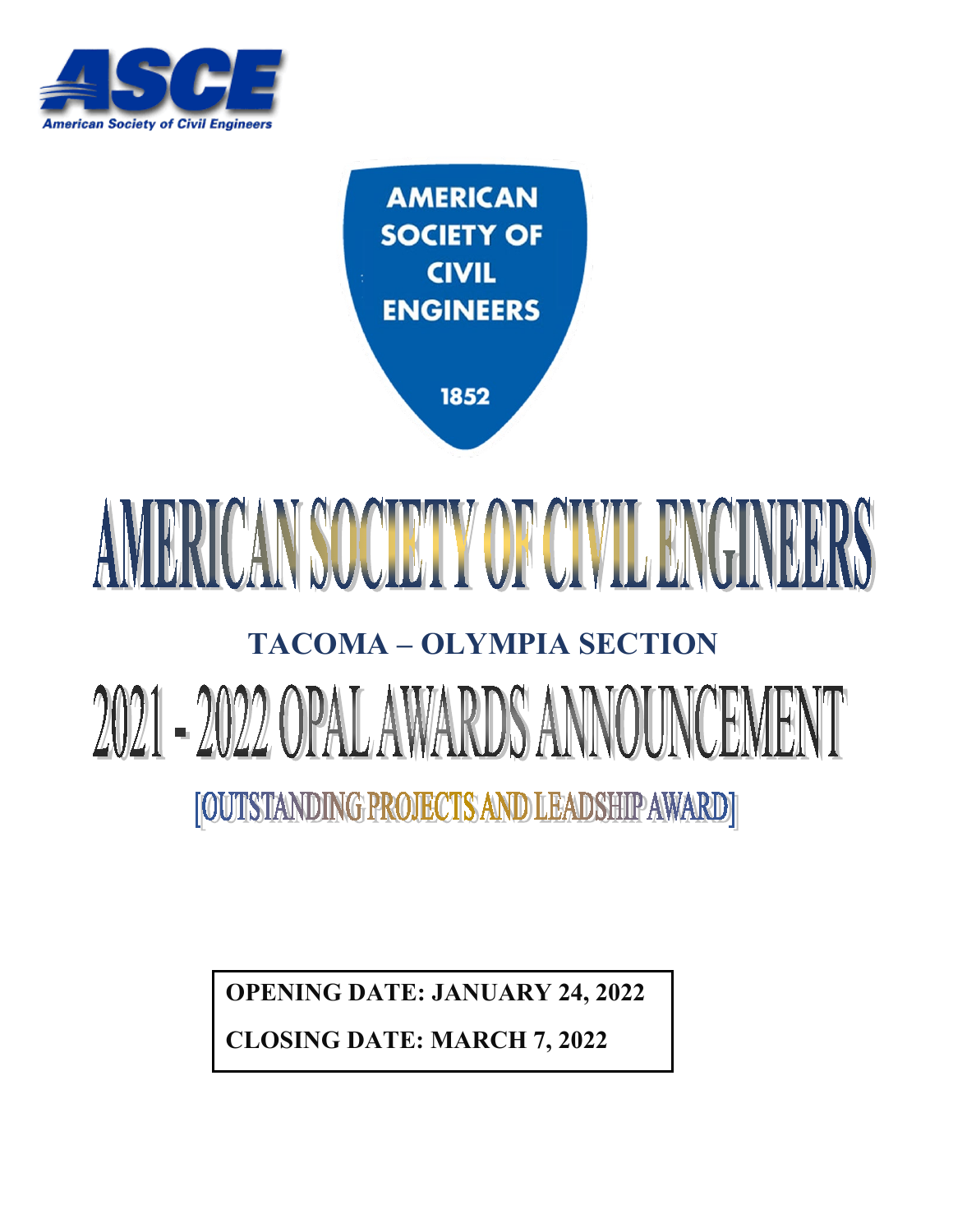# 2021 - 2022 OPAL AWARDS ANNOUNCEMENT

The Tacoma-Olympia ASCE Section is, once again, proud to Announce its ASCE's Outstanding Projects and Leaders (OPAL) Awards Program for the year of 2021 - 2022. The Program recognizes Individuals and Projects that have made significant accomplishments, achievements, and differences in our community in the following categories: Design, Construction, Government, Education, Management and/or Community Service. The OPAL Awards Program is an important and exciting way to recognize the great work that Civil Engineers and Companies do in their professions and communities. Award Recipients at the Section level may go forward to receive nominations and awards at the regional and national levels as well. Last year,  $2020 - 2021$ , we had some exciting projects submitted and an Outstanding Project as a Winner.

This Year, the ASCE Tacoma/Olympia Section will be accepting Nominations for Projects and Leadership categories noted below:

- **Small Projects (Under \$1 million in value)**
- **Large Projects (Over \$1 million in value)**
- **Leadership**
- **Youth Leadership (College Students and Persons 35 Years or younger in age)**

You can read more about the criteria for nominating a project or individual below. Nominations are accepted during the OPAL AWARDS Submittal period, January thru April of the AWARD year. This year, the Submittal Period has changed to be January thru march, in order that our Section Winner's Proposal may be submitted to the ASCE Region 8 OPAL AWARDS, due in April.

We see the Awards Program as a fun, exciting way to celebrate our Profession. Our section membership is full of great engineers and our geographic area is positively steaming with noteworthy projects. The Awards Program is also a great way to give press to all the great work that we are doing. If you would like to get involved, there are several ways to help. You can put together a nomination package for one of our award categories! You could also help us out by volunteering to evaluate nomination submittals in March. Or, most importantly, you can come out to our annual event in May and join us for the presentation of awards.

### **OPENING DATE: JANUARY 24, 2022**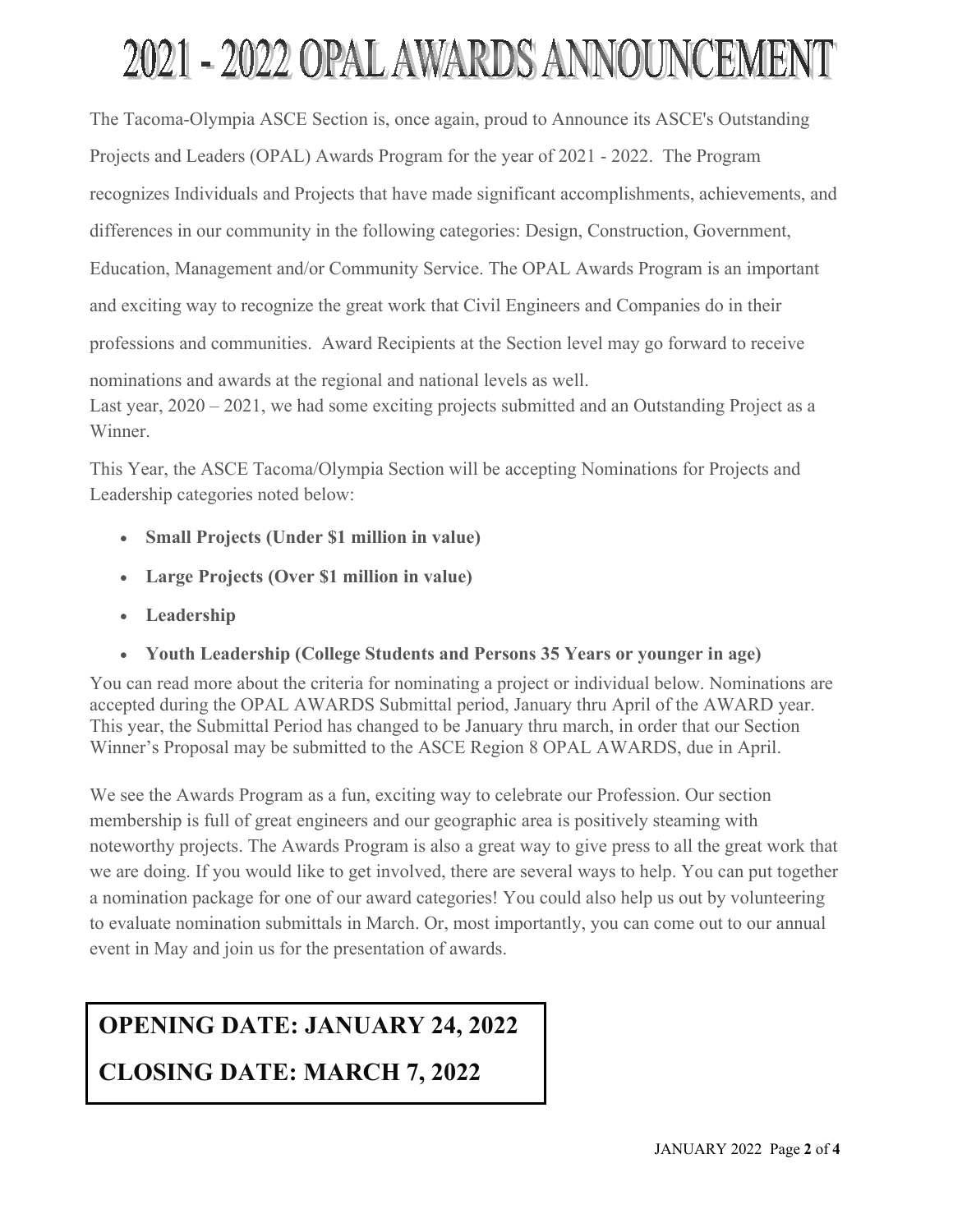# 2021 - 2022 OPAL AWARDS ANNOUNCEMENT

#### **I. Nominations**

The nominations process is ongoing throughout the year. To be considered for an Award, a complete nomination package must be submitted to and received by the Awards Committee by the Date as identified (SEE PAGE 1). The Section sets the exact dates each year (varies each year) check the application instructions for more information. Applications are screened for completeness by the committee prior to acceptance. The screening is not instantaneous - so do not wait until the last minute! Maintaining this deadline is important so that winners may go on to be considered at the Regional 8 and/or National Levels and be present for our Awards Ceremony in May.

You can find all of the various resources and forms you need to make an application in the list below. If you have a complete package and you would like to submit it for review, Please submit by email to the person/email address noted at the end of his document.

There are Three(3) Parts of the Submittal Packet.

- **PART A: OUTSTANDING PROJECT & LEADERSHIP AWARDS- CRITERIA & REQUIREMENTS SECTION**
- **PART B: OUTSTANDING PROJECTS AWARD NOMINATION FORM**
- **PART C: OUTSTANDING LEADER-INDIVIDUAL AWARD NOMINATION FORM**

#### **II. Evaluations**

Each application will be evaluated and scored based on the criteria relevant to the Category under which it is submitted. The scores range from 1 to 5, with 5 being the best possible score. The highest composite score wins for each category. The Awards Committee periodically reviews and updates criteria for nominations, but the following are generally the criteria that remains the same from year to year:

- Projects must be completed any time in the prior year or in the year submitting.
- Projects must be within the geographic area of representation of the Tacoma/Olympia Section
- Persons of Leadership may have services included from the past up to and inclusive of the year of nomination

Nomination Packages are evaluated and scored by the Awards Committee. The Awards Committee is chaired by the Section's Award Committee Chair and composed of volunteers from the Section and members of the Past Presidents Committee. If you would like to help us out this year in evaluating nomination packages, please contact us at the contact noted below.

#### **OPENING DATE: JANUARY 24, 2022**